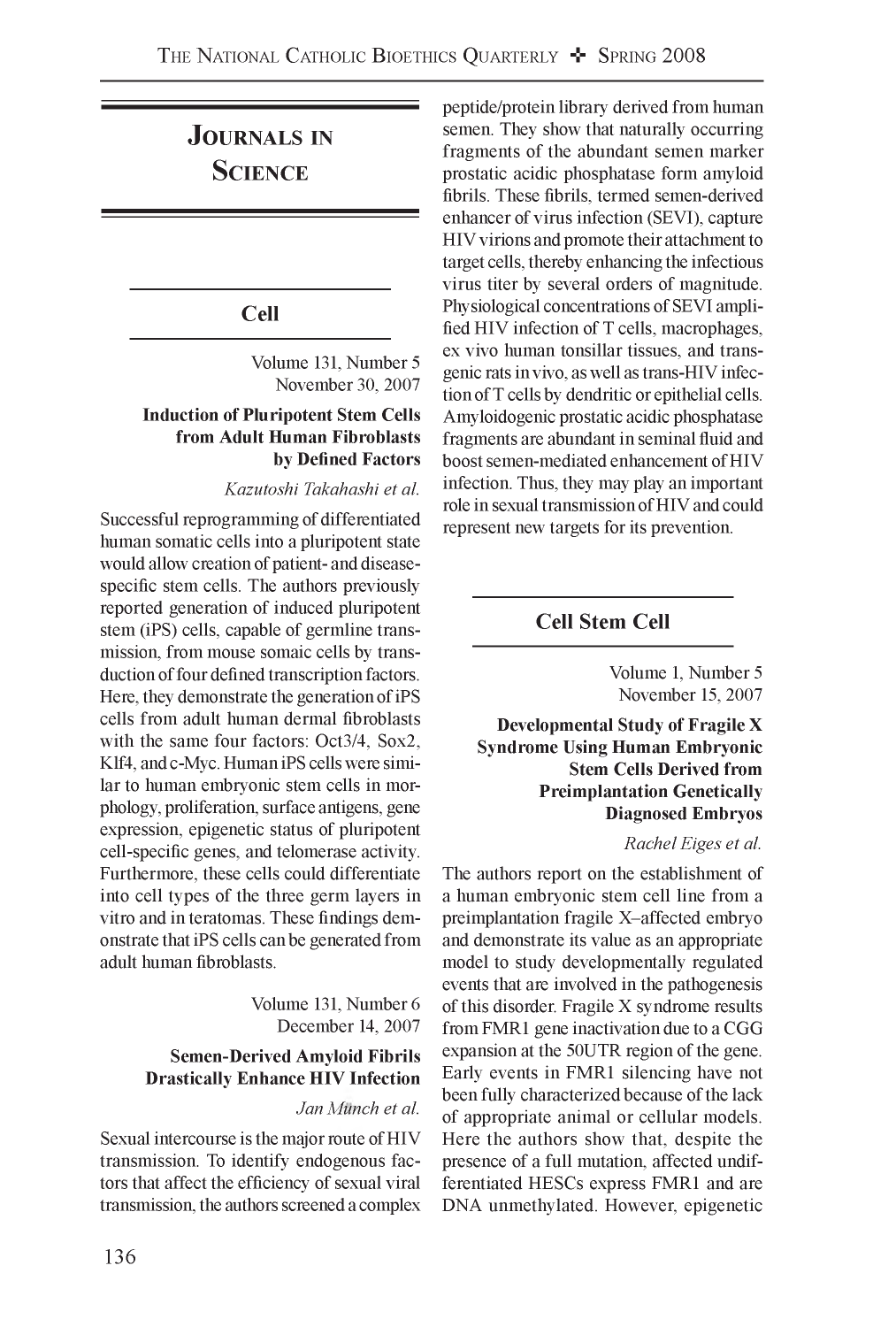silencing by DNA methylation and histone modification occurs upon differentiation. Their unique cell system allows the dissection of the sequence by which these epigenetic changes are acquired and illustrates the importance of human embryonic stem cells in unraveling developmentally regulated mechanisms associated with human genetic disorders.

> Volume 1, Number 6 December 13, 2007

# **Restoration of Human Dystrophin Following Transplantation of Exon-Skipping-Engineered DMD Patient Stem Cells into Dystrophic Mice**

#### *Rachid Benchaouir et al.*

Duchenne muscular dystrophy (DMD) is a hereditary disease caused by mutations that disrupt the dystrophin mRNA reading frame. In some cases, forced exclusion (skipping) of a single exon can restore the reading frame, giving rise to a shorter, but still functional, protein. In this study, the authors constructed lentiviral vectors expressing antisense oligonucleotides in order to induce an efficient exon skipping and to correct the initial frameshift caused by the DMD deletion of CD133+ stem cells. The intramuscular and intra-arterial delivery of genetically corrected CD133 expressing myogenic progenitors isolated from the blood and muscle of DMD patients results in a significant recovery of muscle morphology, function, and dystrophin expression in scid/mdx mice. These data demonstrate that autologous engrafting of blood or muscle-derived CD133+ cells, previously genetically modified to re-express a functional dystrophin, represents a promising approach for DMD.

> Published online December 13, 2007

# **C-Myc Is Dispensable for Direct Reprogramming of Mouse Fibroblasts**

#### *Marius Wernig et al.*

Retroviral transduction of the four transcription factors— Oct4, Sox2, Klf4, and c-Myc— has been shown to initiate a re-

programming process that results in the transformation of mouse fibroblasts into embryonic stem-like cells designated as induced pluripotent stem (iPS) cells (Maherali et al., 2007, Meissner et al., 2007, Okita et al., 2007, Takahashi et al., 2006, Wernig et al., 2007). The promise of somatic reprogramming is the possibility to generate pluripotent stem cells that are patient specific and can be used as a unique source for autologous cell types for transplantation therapy (Jaenisch, 2004, Yamanaka, 2007). Many iPS cell-derived animals develop tumors due to the reactivation of the c-Myc virus (Okita et al., 2007), and this represents a major safety concern if we want to translate this approach to humans. It is thus of great importance to achieve reprogramming without this particular oncogene in the future. Here the authors show that fibroblasts can be reprogrammed to a pluripotent state by Oct4, Sox2, and Klf4 in the absence of c-Myc.

# **Journal of Neuroscience**

Volume 27, Number 44 October 31, 2007

#### **Neural Stem Cells Improve Memory in an Inducible Mouse Model of Neuronal Loss**

#### *Tritia R. Yamasaki et al.*

Neuronal loss is a major pathological outcome of many common neurological disorders, including ischemia, traumatic brain injury, and Alzheimer's disease. Stem cellbased approaches have received considerable attention as a potential means of treatment, although it remains to be determined whether stem cells can ameliorate memory dysfunction, a devastating component of these disorders. The authors generated a transgenic mouse model in which the tetracycline-off system is used to regulate expression of diphtheria toxin A chain. After induction, they found progressive neuronal loss primarily within the hippocampus, leading to specific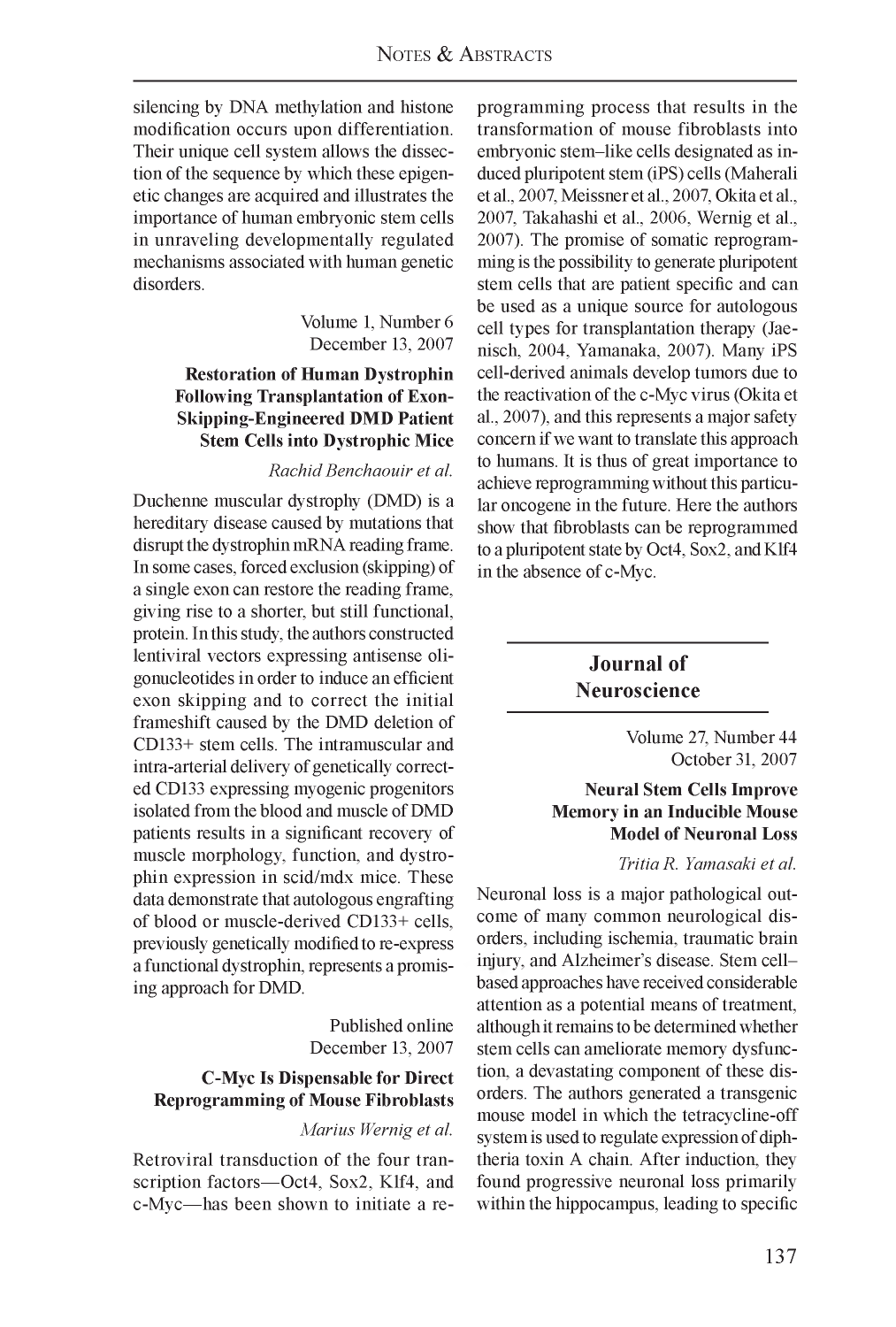impairments in memory. They found that neural stem cells transplanted into the brain after neuronal ablation survive, migrate, differentiate and, most significantly, improve memory. These results show that stem cells may have therapeutic value in diseases and conditions that result in memory loss.

# **Nature**

Volume 450, Number 7169 November 22, 2007

# **Producing Primate Embryonic Stem Cells by Somatic Cell Nuclear Transfer**

#### *J. A. Byrne et al.*

Derivation of embryonic stem cells genetically identical to a patient by somatic cell nuclear transfer (SCNT) holds the potential to cure or alleviate the symptoms of many degenerative diseases while circumventing concerns regarding rejection by the host immune system. However, the concept has only been achieved in the mouse, whereas inefficient reprogramming and poor embryonic development characterizes the results obtained in primates. Here, the authors used a modified SCNT approach to produce rhesus macaque blastocysts from adult skin fibroblasts, and successfully isolated two embryonic stem cell lines from these embryos. DNA analysis confirmed that nuclear DNA was identical to donor somatic cells and that mitochondrial DNA originated from oocytes. Both cell lines exhibited normal embryonic stem cell morphology, expressed key stem cell markers, were transcriptionally similar to control embryonic stem cells, and differentiated into multiple cell types in vitro and in vivo. Their results represent successful nuclear reprogramming of adult somatic cells into pluripotent embryonic stem cells and demonstrate proof of concept for therapeutic cloning in primates.

Volume 450, Number 7171 December 6, 2007

# **Engraftment of Connexin 43- Expressing Cells Prevents Post-Infarct Arrhythmia**

### *Willhelm Roell et al.*

Ventricular tachyarrhythmias are the main cause of sudden death in patients after myocardial infarction. The authors show that transplantation of embryonic cardiomyocytes (eCMs) in myocardial infarcts protects against the induction of ventricular tachycardia (VT) in mice. Engraftment of eCMs, but not skeletal myoblasts (SMs), bone marrow cells, or cardiac myofibroblasts markedly decreased the incidence of VT induced by in vivo pacing. eCM engraftment results in improved electrical coupling between the surrounding myocardium and the infarct region, and Ca2+ signals from engrafted eCMs expressing a genetically encoded Ca2+ indicator could be entrained during sinoatrial cardiac activation in vivo. eCM grafts also increased conduction velocity and decreased the incidence of conduction block within the infarct. VT protection is critically dependent on expression of the gap-junction protein connexin 43 (Cx43, also known as Gja1): SMs genetically engineered to express Cx43 conferred a similar protection to that of eCMs against induced VT. Thus, engraftment of Cx43-expressing myocytes has the potential to reduce life-threatening post-infarct arrhythmias through the augmentation of intercellular coupling, suggesting autologous strategies for cardiac cell-based therapy.

> Published online December 23, 2007

# **Reprogramming of Human Somatic Cells to Pluripotency with Defined Factors**

#### *In-Hyun Park et al.*

Pluripotency pertains to the cells of early embryos that can generate all of the tissues in the organism. Embryonic stem cells are embryo-derived cell lines that retain pluripotency and represent invaluable tools for research into the mechanisms of tissue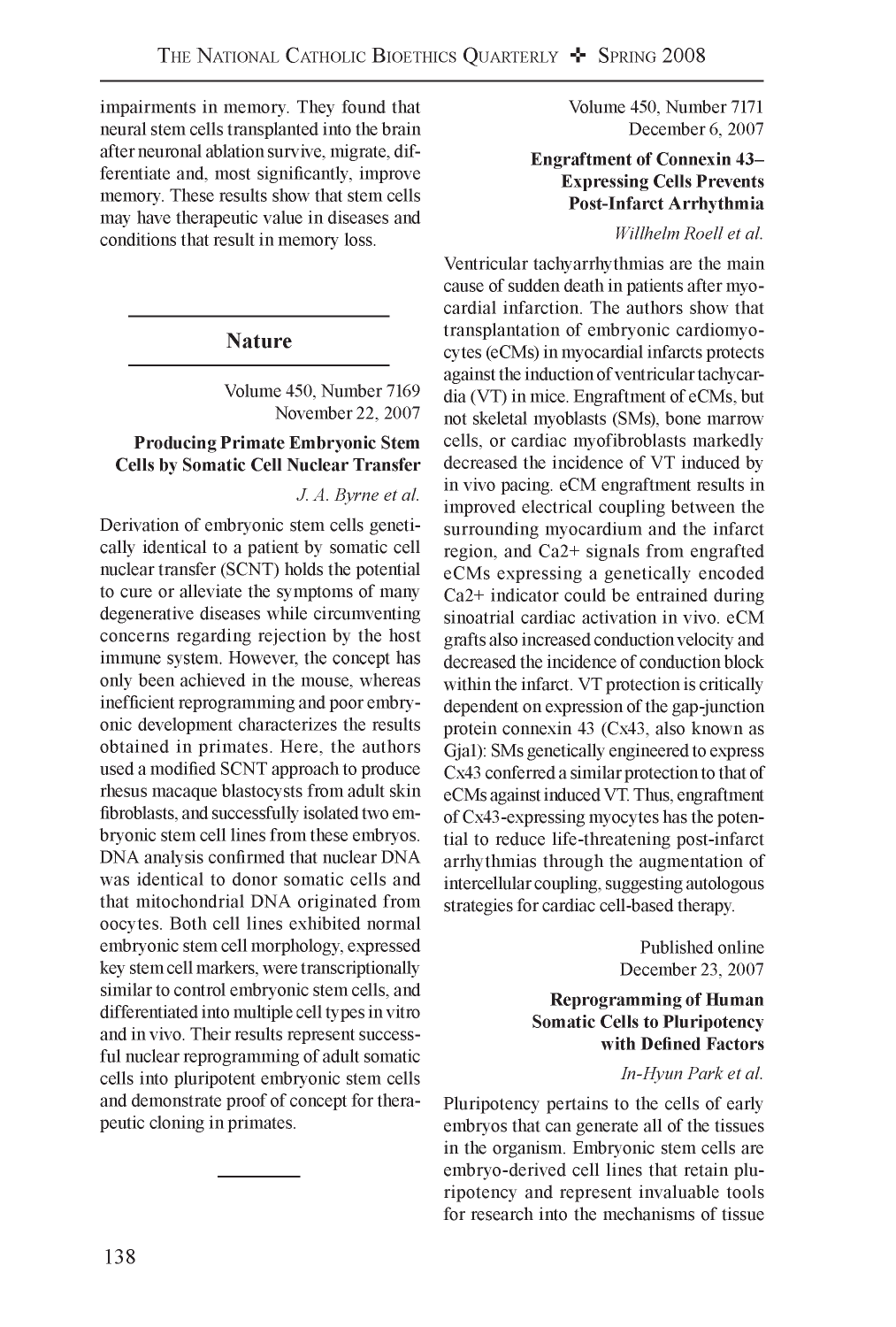formation. Recently, murine fibroblasts have been reprogrammed directly to pluripotency by ectopic expression of four transcription factors (Oct4, Sox2, Klf4 and Myc) to yield induced pluripotent stem (iPS) cells. Using these same factors, we have derived iPS cells from fetal, neonatal and adult human primary cells, including dermal fibroblasts isolated from a skin biopsy of a healthy research subject. Human iPS cells resemble embryonic stem cells in morphology and gene expression and in the capacity to form teratomas in immune-deficient mice. These data demonstrate that defined factors can reprogramme human cells to pluripotency, and establish a method whereby patient-specific cells might be established in culture.

# **Nature Biotechnology**

Volume 25, Number 9 September 2007

# **Cardiomyocytes Derived from Human Embryonic Stem Cells in Pro-Survival Factors Enhance Function of Infarcted Rat Hearts**

*Michael A. Laflamme et al.*

Cardiomyocytes derived from human embryonic stem cells potentially offer large numbers of cells to facilitate repair of the infarcted heart. However, this approach has been limited by inefficient differentiation of human embryonic stem cells into cardiomyocytes, insufficient purity of cardiomyocyte preparations and poor survival of human embryonic stem cell-derived myocytes after transplantation. Seeking to overcome these challenges, the authors generated highly purified human cardiomyocytes using a readily scalable system for directed differentiation that relies on activin A and BMP4. They then identified a cocktail of pro-survival factors that limits cardiomyocyte death after transplantation. These techniques enabled consistent formation of myocardial grafts in the infarcted rat heart. The engrafted human myocardium attenuated ventricular dilation and preserved regional and global contractile function after myocardial infarction compared with controls receiving noncardiac human embryonic stem cell derivatives or vehicle. The ability of human embryonic stem cell-derived cardiomyocytes to partially remuscularize myocardial infarcts and attenuate heart failure encourages their study under conditions that closely match human disease.

> Published online November 30, 2007

### **Generation of Induced Pluripotent Stem Cells without Myc from Mouse and Human Fibroblasts**

*Masato Nakagawa et al.*

Direct reprogramming of somatic cells provides an opportunity to generate patient- or disease-specific pluripotent stem cells. Such induced pluripotent stem (iPS) cells were generated from mouse fibroblasts by retroviral transduction of four transcription factors: Oct3/4, Sox2, Klf4 and c-Myc. Mouse iPS cells are indistinguishable from embryonic stem cells in many respects and produce germline-competent chimeras. Reactivation of the c-Myc retrovirus, however, increases tumorigenicity in the chimeras and progeny mice, hindering clinical applications. The authors describe a modified protocol for the generation of iPS cells that does not require the Myc retrovirus. With this protocol, they obtained significantly fewer non-iPS background cells, and the iPS cells generated were consistently of high quality. Mice derived from Myc(-) iPS cells did not develop tumors during the study period. The protocol also enabled efficient isolation of iPS cells without drug selection. Furthermore, the author generated human iPS cells from adult dermal fibroblasts without MYC.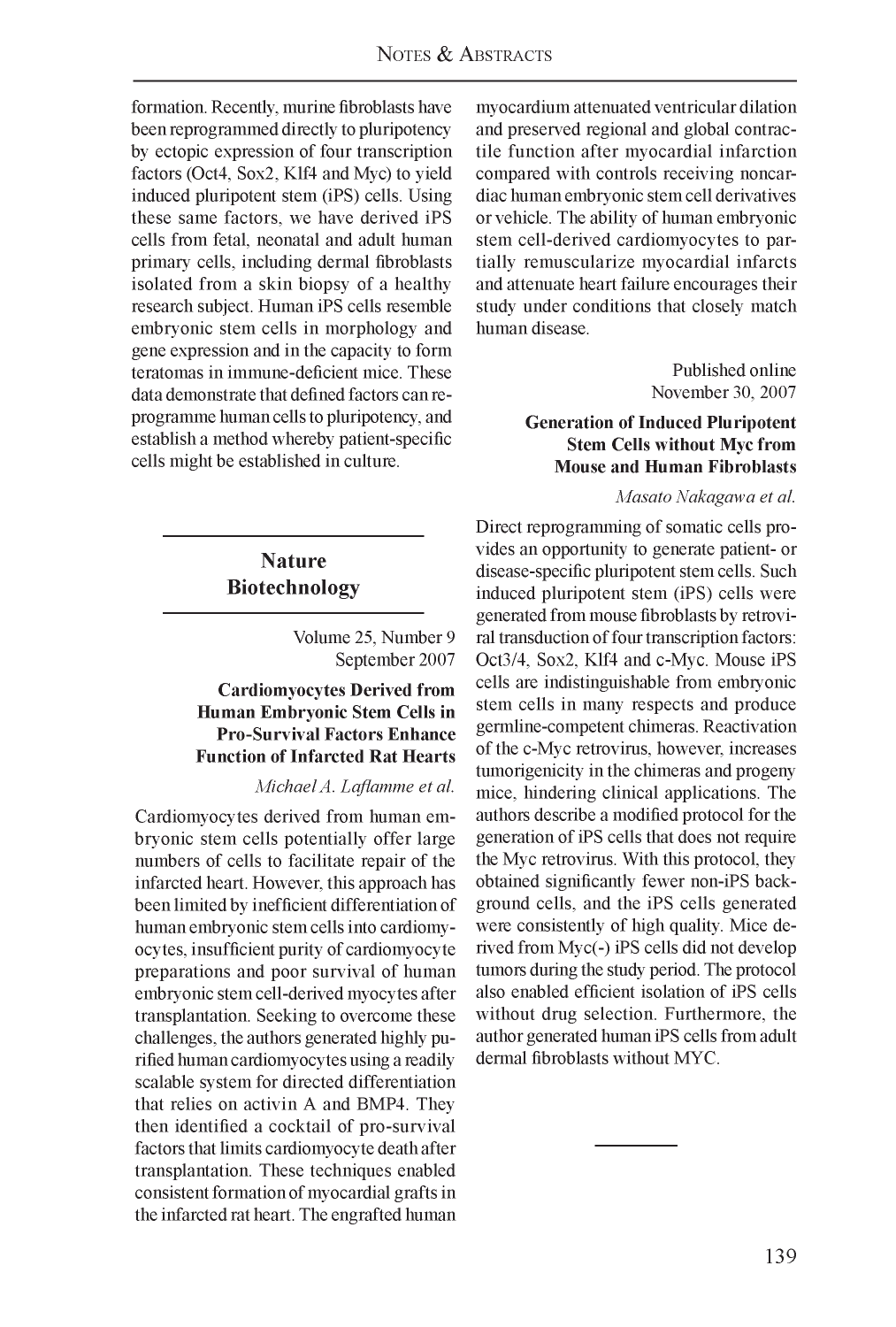# **Nature Neuroscience**

Volume 11, Number 1 January 2008

# **A Glial Amino-Acid Transporter Controls Synapse Strength and Courtship in Drosophila**

*Yael Grosjean et al.*

Mate choice is an evolutionarily critical decision that requires the detection of multiple sex-specific signals followed by central integration of these signals to direct appropriate behavior. The mechanisms controlling mate choice remain poorly understood. The authors show that the glial amino-acid transporter genderblind controls whether *Drosophila melanogaster* males will attempt to mate with other males. Genderblind (gb) mutant males showed no alteration in heterosexual courtship or copulation, but were attracted to normally unappealing male species-specific chemosensory cues. As a result, genderblind mutant males courted and attempted to copulate with other *Drosophila* males. This homosexual behavior could be induced within hours using inducible RNAi, suggesting that genderblind controls nervous system function rather than its development. Consistent with this, and indicating that glial genderblind regulates ambient extracellular glutamate to suppress glutamatergic synapse strength in vivo, homosexual behavior could be turned on and off by altering glutamatergic transmission pharmacologically or genetically.

# **PLoS Biology**

Volume 5, Number 10 September 4, 2007

# **The Diploid Genome Sequence of an Individual Human**

*Samuel Levy et al.*

Presented here is a genome sequence of an individual human. It was produced from less than thirty-two million random DNA fragments, sequenced by Sanger dideoxy technology and assembled into 4,528 scaffolds, comprising 2,810 million bases (Mb) of contiguous sequence with approximately 7.5-fold coverage for any given region. The authors developed a modified version of the Celera assembler to facilitate the identification and comparison of alternate alleles within this individual diploid genome. Comparison of this genome and the National Center for Biotechnology Information human reference assembly revealed more than 4.1 million DNA variants, encompassing 12.3 Mb. These variants (of which 1,288,319 were novel) included 3,213,401 single nucleotide polymorphisms (SNPs), 53,823 block substitutions  $(2-206$  bp [base pairs]),  $292,102$ heterozygous insertion/deletion events (indels) $(1-571$  bp), 559,473 homozygous indels (1-82,711 bp), and 90 inversions, as well as numerous segmental duplications and copy number variation regions. Non-SNP DNA variation accounts for 22 percent of all events identified in the donor; however, they involve 74 percent of all variant bases. This suggests an important role for non-SNP genetic alterations in defining the diploid genome structure. Moreover, 44 percent of genes were heterozygous for one or more variants. Using a novel haplotype assembly strategy, the authors were able to span 1.5 Gb [giga base pairs] of genome sequence in segments greater than 200 kb, providing further precision to the diploid nature of the genome. These data depict a definitive molecular portrait of a diploid human genome that provides a starting point for future genome comparisons and enables an era of individualized genomic information.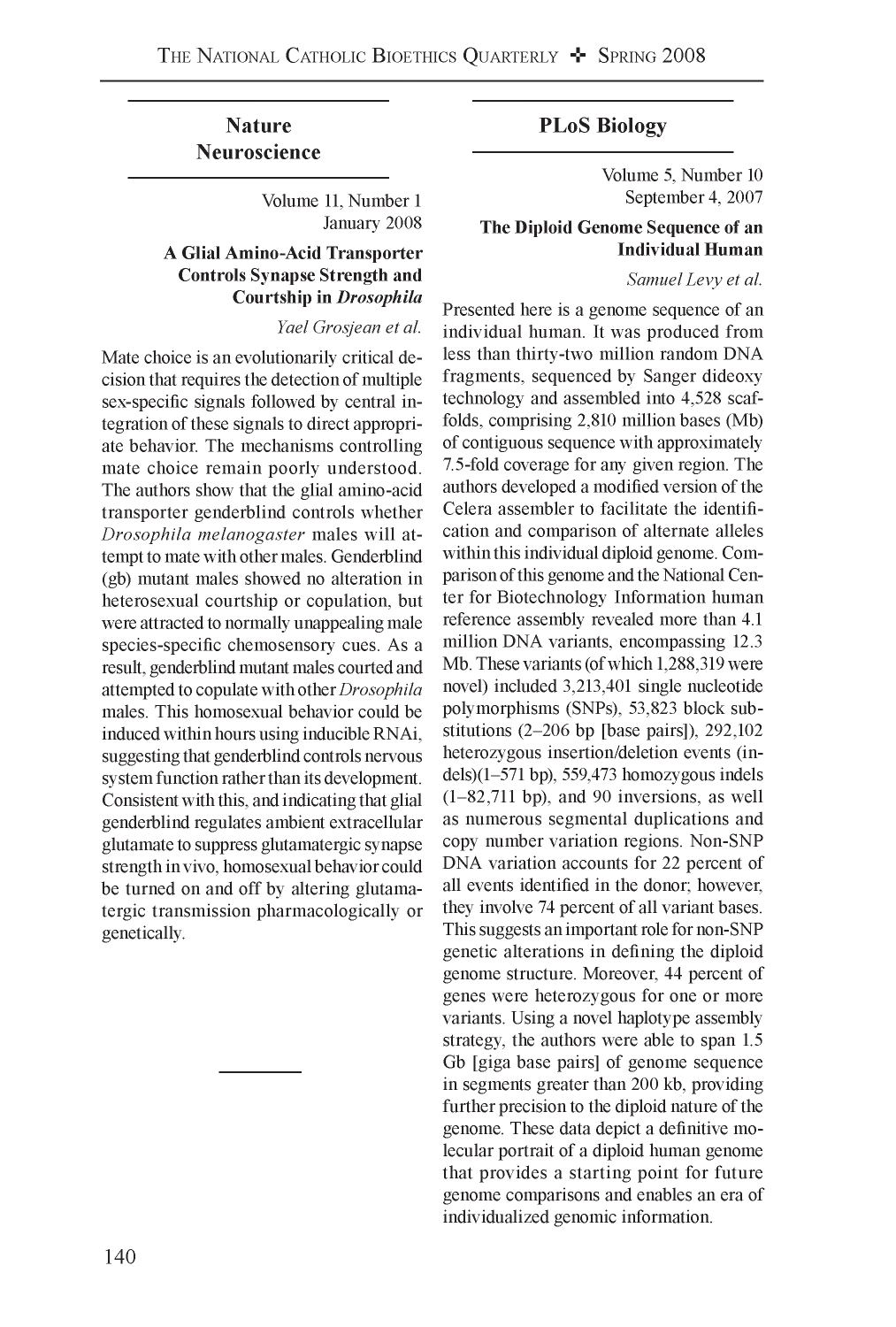Volume 104, Number 49 December 4, 2007

### **Modulation of Metabolic Brain Networks after Subthalamic Gene Therapy for Parkinson's Disease**

#### *Andrew Feigin et al.*

Parkinson's disease (PD) is characterized by elevated expression of an abnormal metabolic brain network that is reduced by clinically effective treatment. The authors used fluorodeoxyglucose (FDG) positron emission tomography (PET) to determine the basis for motor improvement in twelve PD patients receiving unilateral subthalamic nucleus (STN) infusion of an adenoassociated virus vector expressing glutamic acid decarboxylase (AAV-GAD). After gene therapy, they observed significant reductions in thalamic metabolism on the operated side as well as concurrent metabolic increases in ipsilateral motor and premotor cortical regions. Abnormal elevations in the activity of metabolic networks associated with motor and cognitive functioning in PD patients were evident at baseline. The activity of the motor-related network declined after surgery and persisted at one year. These network changes correlated with improved clinical disability ratings. By contrast, the activity of the cognition-related network did not change after gene transfer. This suggests that modulation of abnormal network activity underlies the clinical outcome observed after unilateral STN AAV-GAD gene therapy. Network biomarkers may be used as physiological assays in earlyphase trials of experimental therapies for PD and other neurodegenerative disease.

# **Science**

Published online November 20, 2007

# **Induced Pluripotent Stem Cell Lines Derived from Human Somatic Cells**

*Junying Yu et al.*

Somatic cell nuclear transfer allows trans-acting factors present in the mammalian oocyte to reprogram somatic cell nuclei to an undif-

# **PNAS: Proceedings of the National Academy of Sciences USA**

Volume 104, Number 45 November 6, 2007

### **Bone Marrow Cells Adopt the Cardiomyogenic Fate In Vivo**

*Marcello Rota et al.*

The possibility that adult bone marrow cells (BMCs) retain a remarkable degree of developmental plasticity and acquire the cardiomyocyte lineage after infarction has been challenged, and the notion of BMC transdifferentiation has been questioned. The center of the controversy is the lack of unequivocal evidence in favor of myocardial regeneration by the injection of BMCs in the infarcted heart. Because of the interest in cell-based therapy for heart failure, several approaches including gene reporter assay, genetic tagging, cell genotyping, PCR-based detection of donor genes, and direct immunofluorescence with quantum dots were used to prove or disprove BMC transdifferentiation. The results indicate that BMCs engraft, survive, and grow within the spared myocardium after infarction by forming junctional complexes with resident myocytes. BMCs and myocytes express at their interface connexin 43 and Ncadherin, and this interaction may be critical for BMCs to adopt the cardiomyogenic fate. With time, a large number of myocytes and coronary vessels are generated. Myocytes show a diploid DNA content and carry, at most, two sex chromosomes. Old and new myocytes show synchronicity in calcium transients, providing strong evidence in favor of the functional coupling of these two cell populations. Thus, BMCs transdifferentiate and acquire the cardiomyogenic and vascular phenotypes restoring the infarcted heart. Together, our studies reveal that locally delivered BMCs generate de novo myocardium composed of integrated cardiomyocytes and coronary vessels. This process occurs independently of cell fusion and ameliorates structurally and functionally the outcome of the heart after infarction.